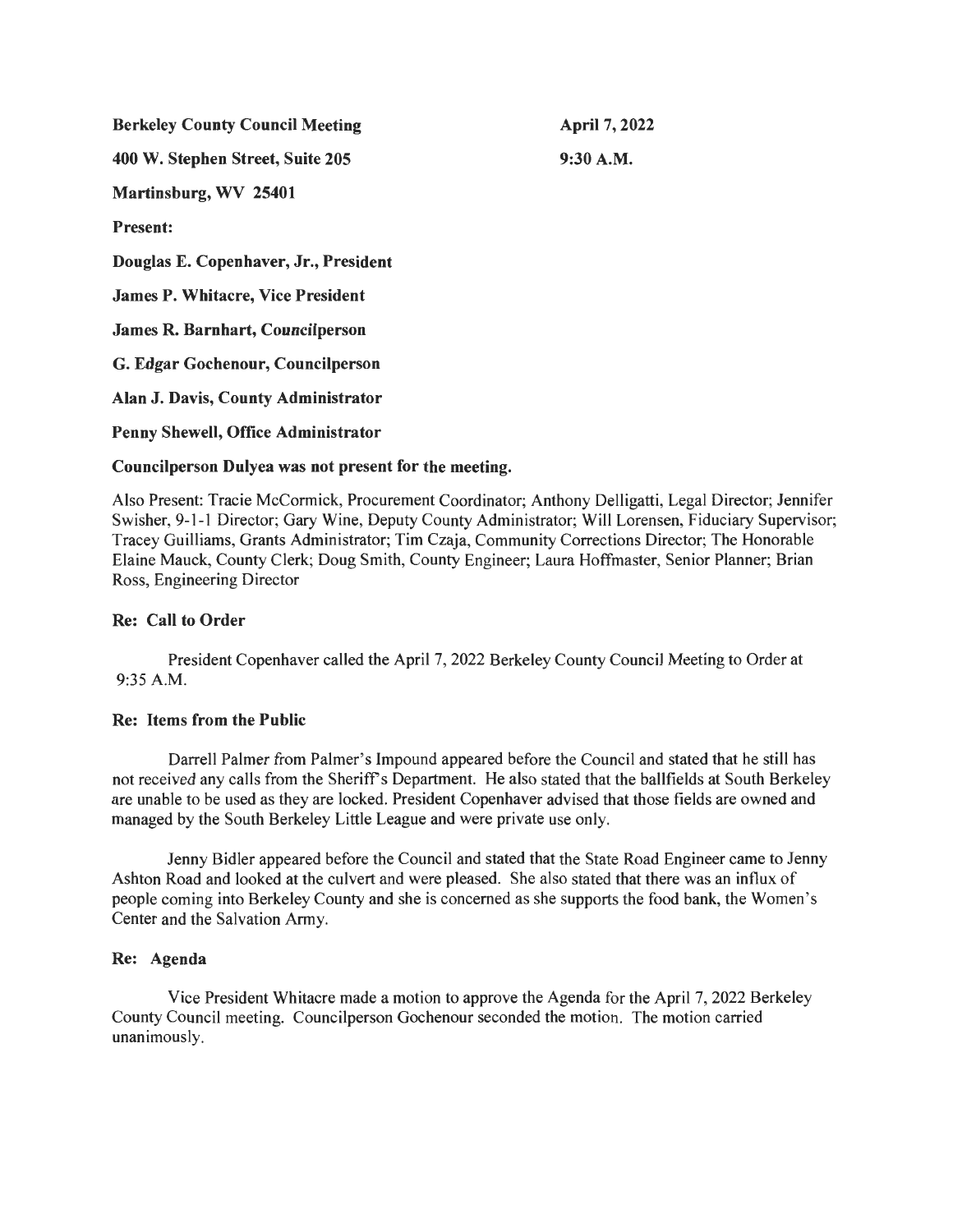### **Re: Consent Agenda**

#### **1. Purchase Order Log**

President Copenhaver stated that he had a question regarding tools being purchased from Snap On and spoke with Gary Wine, Deputy County Administrator and he advised they were specialty tools needed and was not a common occurrence.

#### **2. Internal Budget Revisions**

Alan Davis, County Administrator reviewed the three (3) internal budget revisions received.

#### **3. Changes in Status**

President Copenhaver stated that change in statuses were received from the Honorable Sheriff Nathan Harmon for Kurt Yoder to be promoted from Sergeant to Lieutenant effective March 11 , 2022 with a salary increase from \$64,973 to \$69,214; Adam Boothby to be promoted from Corporal to Sergeant effective March 11, 2022 with a salary increase from \$63 ,694 to \$68,929 and Nathaniel Chronister to be promoted from Deputy to Corporal effective March 11 , 2022 with an annual salary increase from \$54,495 to \$57,189.

President Copenhaver stated that a change in status was received from Will Lorensen, Fiduciary Supervisor for Christina Isenberg to receive a 10% increase which was not received from her lateral transfer from the Assessor's Office to the Fiduciary Office for the forty (40) hour work week with a salary change from \$40,000 to \$43 ,114 effective January 1, 2022.

President Copenhaver stated that a change in status was received from The Honorable Sheriff Nathan Harmon for Jessica McNeal as she has graduated from the Policy Academy with a salary increase effective April 2, 2022 from \$45,623 to \$47, 120.

# **4. Approval of Minutes**

There were no changes to the March 24, 2022 Berkeley County Council meeting minutes.

# **5. Council Calendar**

President Copenhaver reviewed the Council calendar for the month of April.

Alan Davis reviewed the Council's upcoming events on April  $14<sup>th</sup>$  at 11:30 AM, tour of the Judicial Center; April 21<sup>st</sup> at 1:00 PM, meeting to discuss supplemental funding and April 28<sup>th</sup> at 1 :00 PM, tour of Clorox.

#### **6. Board and Commission Calendar**

President Copenhaver reviewed the Board and Commission calendar for the month of April.

#### **7. Cancelled Check Request- County Clerk's Finance Office**

**8. Stop Payment Check Request - County Clerk's Finance Office**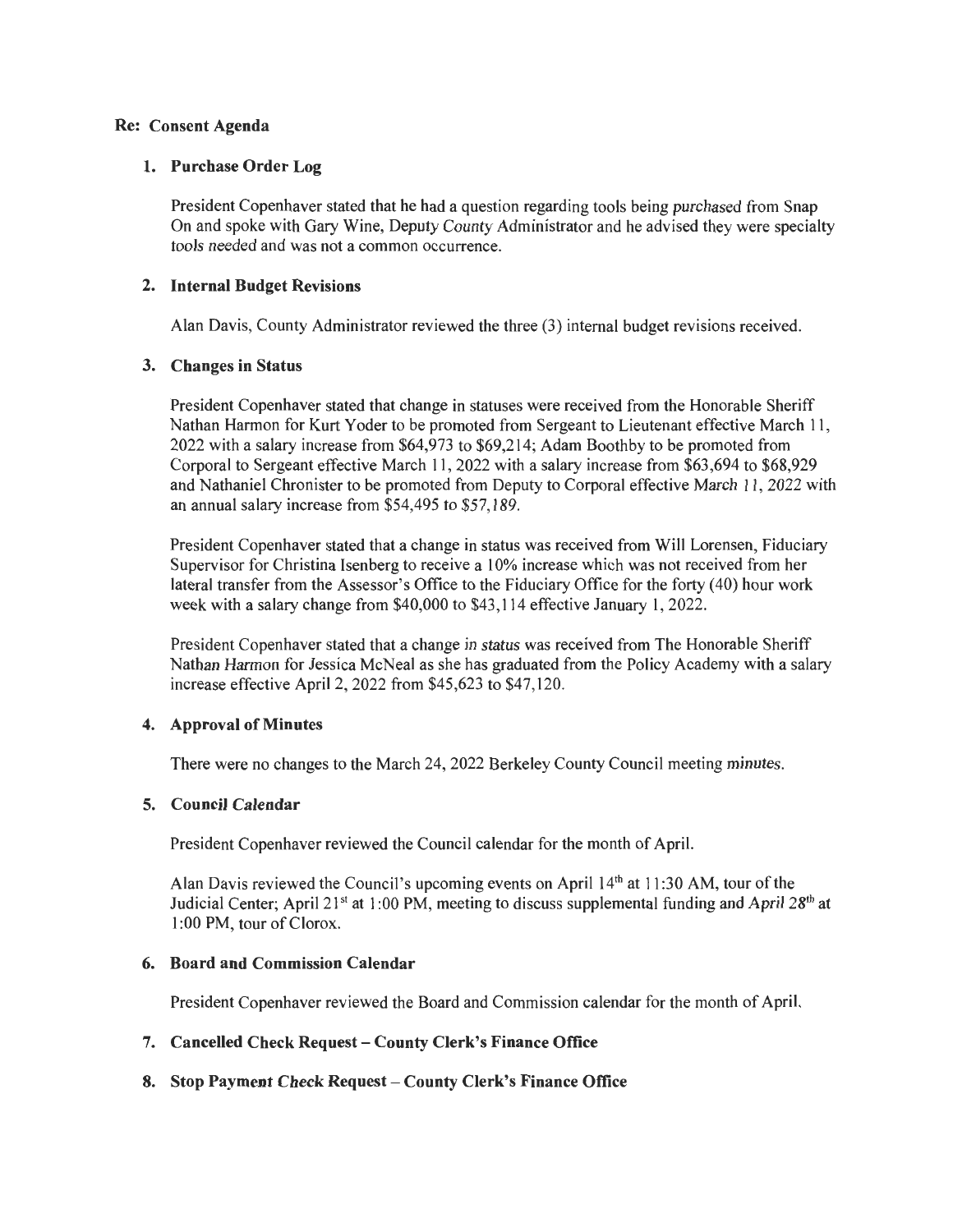# 9. Bond Reduction -Dunkin Donuts Falling Waters, BCP File #2203-073 tied to BCP #036-17 & BCP #R00815-20, Bond #100497446 -Engineering Department

#### Re: Consent Agenda Approval

Councilperson Gochenour made a motion to approve the Consent Agenda for the April 7, 2022 Berkeley County Council meeting. Vice President Whitacre seconded the motion. The motion carried unanimously.

#### Re: Councilperson Issues - Councilperson Gochenour Use of 420 S. Raleigh Street

Councilperson Gochenour stated that the Landmarks Commission currently meets in a small space in the Boys & Girls Club and is in need of a temporary location and would like to be able to offer them office space at 420 S. Raleigh Street. Mr. Davis stated that he saw no problems, but would like for Mr. Wine to check for IT and phone access first. The consensus of the Council was to allow the Landmarks Commission to use office space at 420 S. Raleigh Street if compatible for phones and internet on a temporary basis.

### Re: Correction of Assessment Logs, Apportionment of Assessments, Deconsolidation and Consolidation of Properties Applications - Assessor's Office

The Honorable Larry Hess, Assessor appeared before the Council and presented four (4) personal property tax exonerations for reason of office error totaling \$1 ,575.36.

Councilperson Barnhart made a motion to approve the four (4) personal tax exonerations for reason of office error totaling \$1 ,575.36. Vice President Whitacre seconded the motion. The motion carried unanimously.

# Re: Board and Commission Vacancies

President Copenhaver stated that a letter of resignation was received from Derick Smith resigning from the Planning Commission effective March 8, 2022 and requested a letter be sent thanking him for his service.

# Re: Jennifer Swisher, 9-1-1 Director Proclamation National Telecommunicator Week Recognition of Telecommunicator and Supervisor of the Year

Jennifer Swisher, 9-1-1 Director appeared before the Council and presented a Proclamation for National Telecommunicator Week. Mrs. Swisher read the Proclamation.

Councilperson Gochenour made a motion to adopt the Proclamation for National Telecommunicator Week. Vice President Whitacre seconded the motion. The motion carried unanimously.

Mrs. Swisher recognized Ryan Shumate as Telecommunicator of the Year and presented him with a plaque. Mrs. Swisher also recognized Kim Barrett as Supervisor of the Year and presented her with a plaque.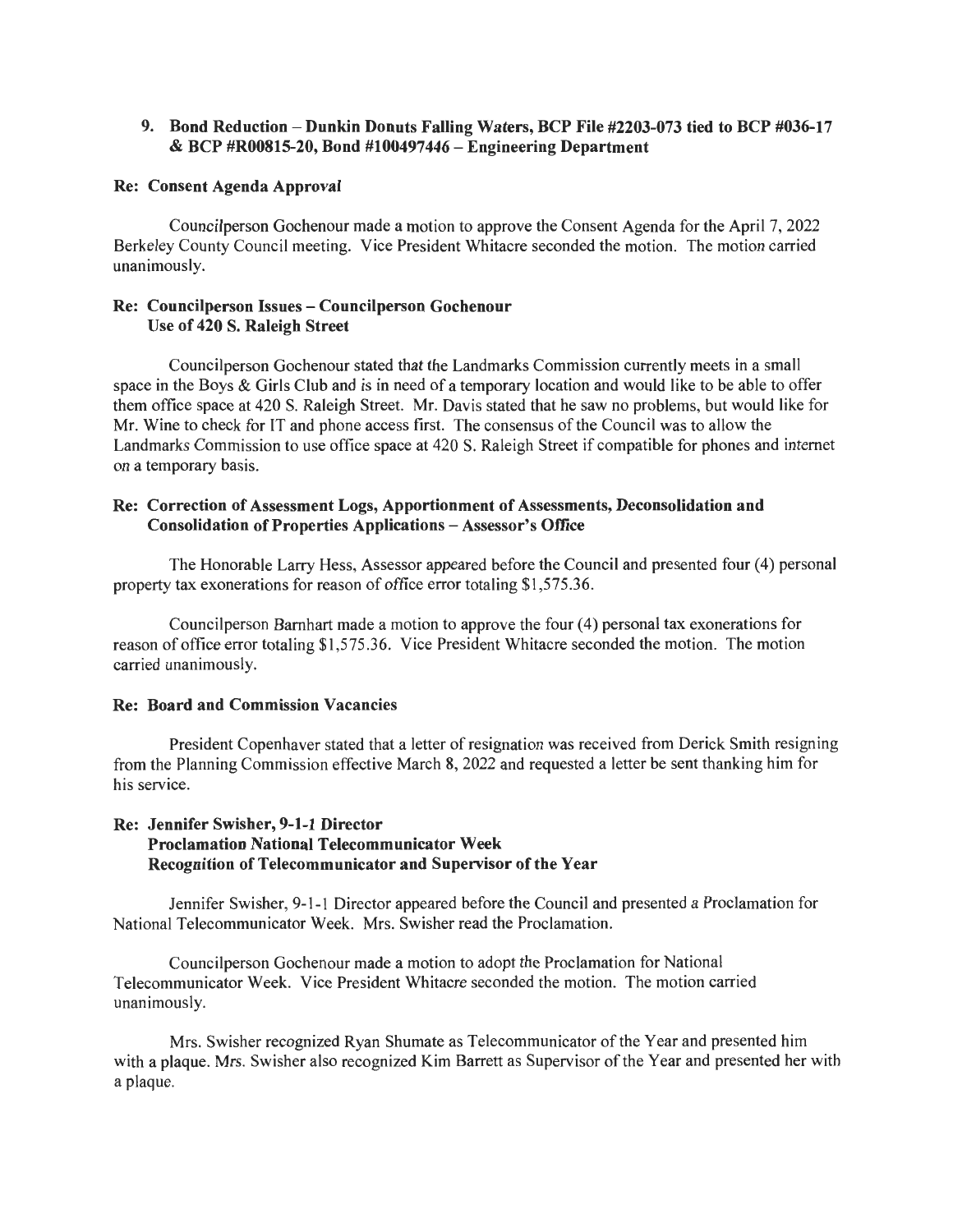Chief Deputy Tom Young from the Sheriff's Department recognized Mrs. Swisher for all that she and her staff do for the Sheriff's Department and presented her with a plaque.

The Council thanked Mrs. Swisher and all the Telecommunicators for everything that they do for Berkeley County and its citizens every day.

# Re: Gary Wine, Deputy County Administrator Bid Recommendation RFP Comprehensive HV AC Utility Management Service Agreement

Gary Wine, Deputy County Administrator appeared before the Council and reviewed the RFP for the Comprehensive HV AC Utility Management Service Agreement. Mr. Wine recommended that the bid for HV AC Utility Management Service be awarded to Boland Trane Services in the low bid amount of \$160,525 which will support the Judicial Center, Dunn building, Day Report Center, Emergency Complex and the Historic Courthouse.

Councilperson Barnhart made a motion to approve the bid recommendation for the Comprehensive HY AC Utility Management Service Agreement to Boland Trane Services in the low bid amount of \$160,525. Councilperson Gochenour seconded the motion. The motion carried unanimously.

# Re: Will Lorensen, Fiduciary Supervisor Estate Accounts - Month of April Estate Hearings to be Scheduled

Will Lorensen, Fiduciary Supervisor appeared before the Council and presented sixty three (63) estate accounts for the month of April. Mr. Lorensen read the names of the estates.

Councilperson Barnhart made a motion to approve the sixty three (63) estate accounts as presented. Vice President Whitacre seconded the motion. The motion carried unanimously.

Mr. Lorensen had no estate hearings to be scheduled.

# Re: Tracey Guilliams, Grants Administrator Tim Czaja, Community Corrections Director Request to Apply for FY2022 BJA Adult Drug Court Discretionary Grant Program and MOU as the Fiscal Agent Grant Award Acceptance Justice Reinvestment Initiative Program Grant and Resolution

Tracey Guilliams, Grants Administrator and Tim Czaja, Community Corrections Director appeared before the Council and stated that the current BJA Adult Drug Court Discretionary Grant ended this year and were requesting to extend for another four years. Mrs. Guilliams stated that the max for the grant was \$750,000 and they were requesting \$744,704.55 for four (4) years with a 25% match of \$248,244.38. She also reviewed what the grant would cover. Mr. Davis recognized Mrs. Guilliams and her staff for seeking out these grants.

Vice President Whitacre made a motion to approve the request to apply to extend the grant for another four (4) years with a 25% match of \$248,244.38 and authorize the President to sign. Councilperson Barnhart seconded the motion. The motion carried unanimously.

Mrs. Guilliams reviewed the grant award for the Reinvestment Initiative Grant and Resolution. She stated that the funding had increased by 50% and required at match of \$85,670 in the fifth year and reviewed what the grant would cover.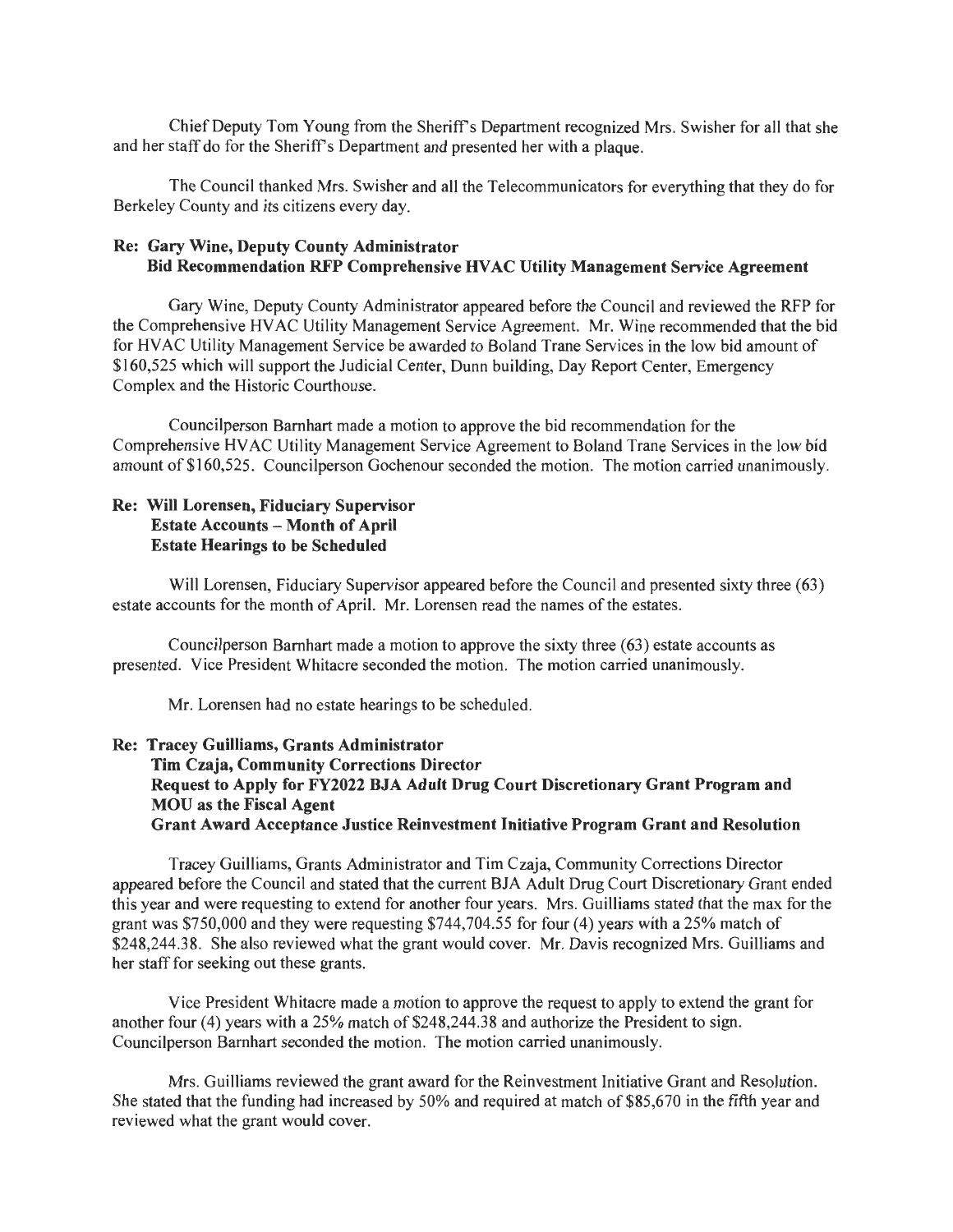Vice President Whitacre made a motion to approve the Resolution for the Justice Reinvestment Grant and the match of \$85,670. Councilperson Gochenour seconded the motion. The motion carried unanimously.

# Re: Jill Burkhart

# Stormwater Management Concerns Spring Hill Farm Subdivision

Jill Burkhart appeared before the Council and addressed her concerns with stormwater management in Spring Hill Farm Subdivision. She stated that she was pleased that the temporary concerns were addressed, but thought the permanent situation would be resolved before the new owners were moved in. She stated that new home owners are moving in and occupied before completion of final inspection and was advised by Mr. Walburn at the Public Service Stormwater District that the final inspection had failed on March 31, 2022. President Copenhaver stated that Cushwa Lane doesn't have adequate ditch lines on the East side which has not been done by the state. Brian Ross, Director of Division of Community Development appeared before the Council and spoke regarding the issues and stated that the new home owners have not moved in.

### Re: Elaine Mauck, County Clerk 2022 Primary Election Update

The Honorable Elaine Mauck. County Clerk appeared before the Council and presented an update on the 2022 primary election. Mrs. Mauck distributed a presented a precinct map of 32,000 precinct mismatches which they now have down to 7,200. She stated these were all errors on the state level and has confirmed with Gary Wine, Deputy County Administrator that all data sent from Berkeley County to the state was correct. Mrs. Mauck stated that they were to originally have three (3) early voting precincts, but stated that we now do not meet the requirements and will only have one (I) precinct for early voting for the Primary Election, will have everything done well in advance for the General Election. Gary Wine, Deputy County Administrator appeared before the Council and spoke regarding the voting process.

# Re: Alan Davis, County Administrator Approval of Mobile Food Vendor - Doggy Style Food Court Berkeley County Youth Fair

Alan Davis, County Administrator reviewed the mobile food vendor application for Doggy Style Food Court.

Vice President Whitacre made a motion to approve the mobile food vendor application for Doggy Style Food Court. Councilperson Gochenour seconded the motion. The motion carried unanimously.

Mr. Davis stated that the Council had received the information regarding the 2022 Youth Fair and questioned if the Council wanted to participate again this year.

The consensus of the Council was to participate in the 2022 Youth Fair.

### Re: Executive Session - Real Estate Matters

Councilperson Barnhart made a motion to go into executive session at 12:04 P.M. to discuss real estate matters. Vice President Whitacre seconded the motion. The motion carried unanimously.

President Copenhaver the Council out of executive session at I :45 P.M.